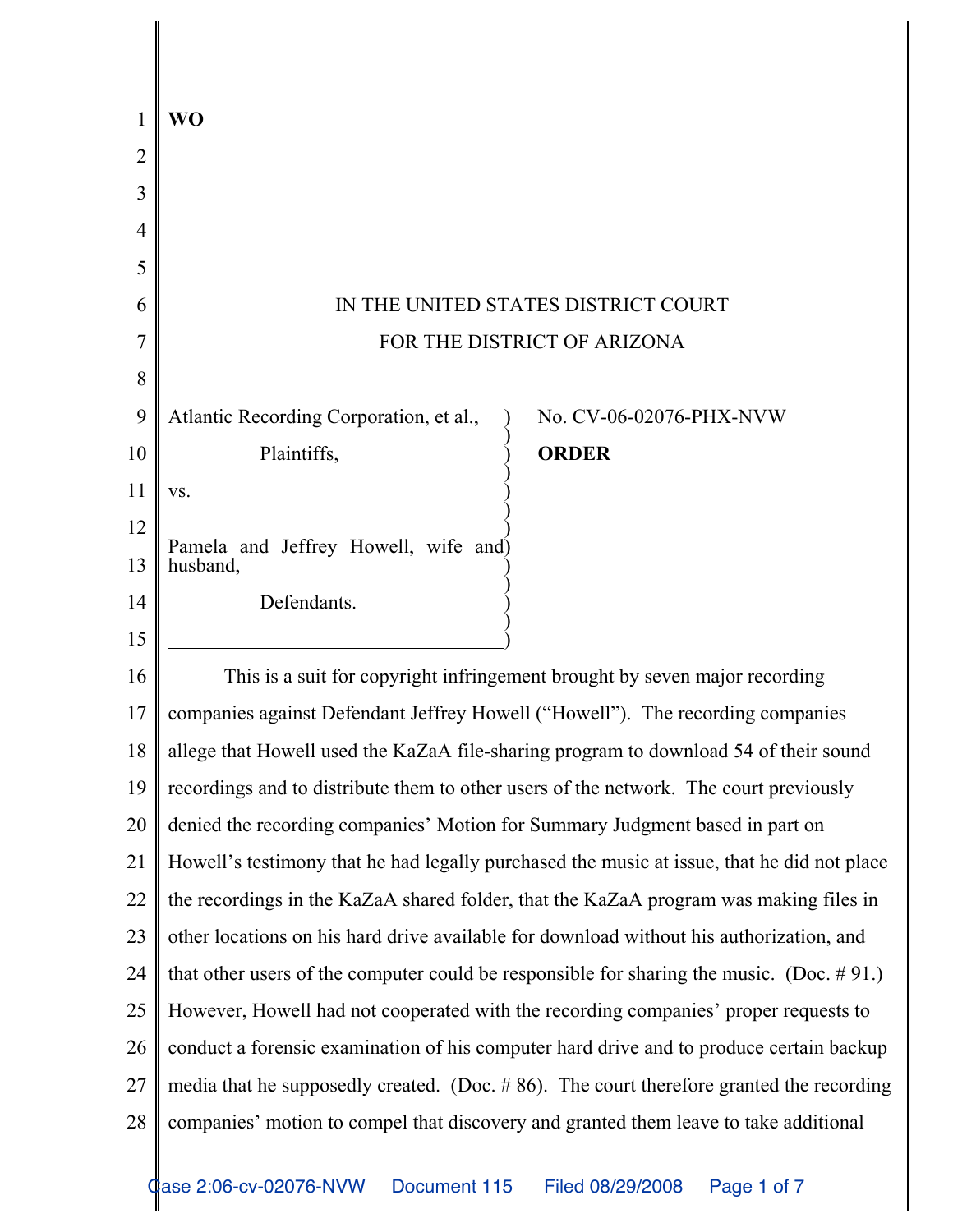1 2 3 discovery. With the benefit of their additional discovery, the recording companies have now moved for terminating sanctions based on Howell's willful spoliation of material evidence.  $(Doc. \# 103.)^1$ 

## 4 **I. Howell's Willful Destruction of Evidence Demands Terminating Sanctions**

5 6 7 8 9 10 11 12 13 14 15 16 17 Sanctions, including default judgment, may be imposed against a party who fails to comply with the court's order to provide or permit discovery. Fed. R. Civ. P. 37(b). Courts also have the inherent power to impose default judgment when "'a party has engaged deliberately in deceptive practices that undermine the integrity of judicial proceedings . . . , has willfully deceived the court and engaged in conduct utterly inconsistent with the orderly administration of justice.'" *Leon v. IDX Sys. Corp.*, 464 F.3d 951, 958 (9th Cir. 2006) (quoting *Anheuser-Busch, Inc. v. Natural Beverage Distribs.*, 69 F.3d 337, 348 (9th Cir. 1995)). Factors to evaluate when considering default as a sanction include: "(1) the public's interest in expeditious resolution of litigation; (2) the court's need to manage its dockets; (3) the risk of prejudice to the party seeking sanctions; (4) the public policy favoring disposition of cases on their merits; and (5) the availability of less drastic sanctions." *Id.* Howell has repeatedly destroyed evidence central to the factual allegations in this

18 19 20 21 22 case. He admits that he removed the KaZaA program from his computer and deleted the contents of the shared folder shortly after receiving notice of this lawsuit. (Doc. # 106, Ex. 1 at 105:19–25, 349:19–24.) Although he testified that he created DVDs to backup his shared folder before he removed it (*id.*), the DVDs he produced in discovery are inaccurate and unworthy of belief. The DVDs he created are not true backups because

- 23
- 24

28

<sup>25</sup> 26 27 <sup>1</sup> The recording companies have also moved to dismiss Defendant Pamela Howell because she and Jeffrey Howell are no longer married. The recording companies named her as a defendant solely for the purposes of marital community liability. Pamela Howell has stipulated to dismissal without prejudice. (Doc. # 113, Ex. B.) She will therefore be dismissed without prejudice.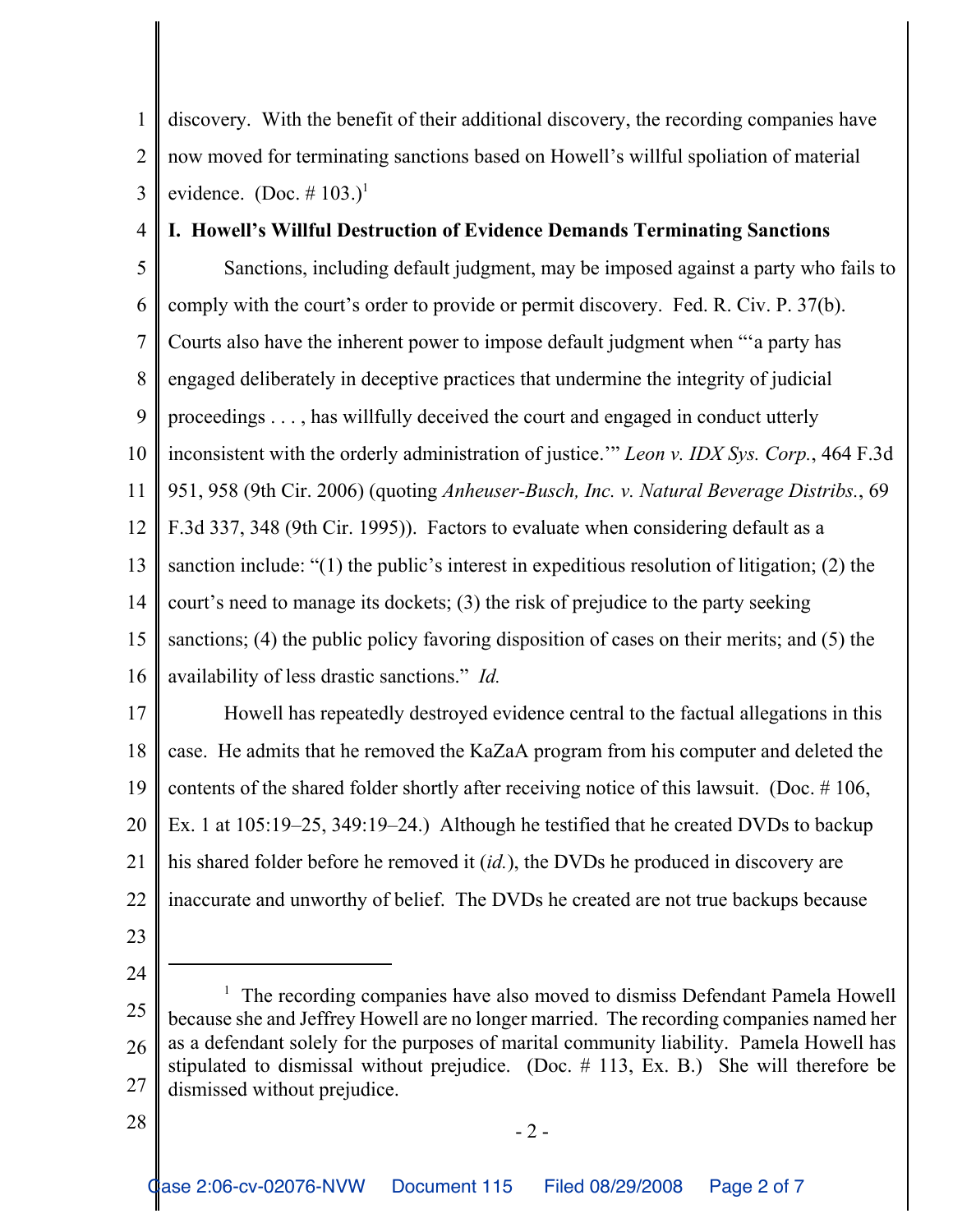1 2 3 4 5 6 7 8 9 10 11 12 13 14 15 16 17 18 19 20 21 22 23 24 25 26 27 <sup>2</sup> The program is advertised as follows: Aevita Wipe & Delete is a reliable and ultra-fast shredder that will help you securely erase any file or folder without any chances for its recovery . . . the program can erase any file or folder by overwriting it several times, thus rendering it completely unrecoverable even for the most sophisticated recovery software. (Doc. # 103, Ex. G.) they do not contain information about the files' original locations. Furthermore, the file creation dates for several files on one of the DVDs suggest that Howell created the DVDs well after he removed KaZaA from his computer. The DVDs also contain files that were not being shared by Howell's computer in January of 2006, so they do not accurately represent the contents of his shared folder at that time. (Doc.  $\# 103$ , Ex. F at  $\P$   $\# 36-39$ .) Howell now disavows his previous testimony that the DVDs were created to preserve the evidence. Instead, he explains that he simply wanted to keep his files for future use. (Doc. # 111, Ex. A at 31:11–21.) Howell's shifting explanations for creating the DVDs calls his credibility into question, especially given that he is a sophisticated computer user and knows how to make a proper backup disk. (*Id.*; doc. # 80 at 40:1 to 41:17.) In any event, the DVDs that Howell created did not preserve the substantial amount of material evidence that he destroyed by uninstalling KaZaA. The recording companies' forensic examination also shows that Howell reinstalled his computer's operating system on January 2, 2007, a few weeks after he had received their requests for copies of various files on his computer. (Doc. #103, Ex. F  $\P$  27.) Howell also downloaded a program called Aevita Wipe & Delete in November, 2006, shortly after he filed his answer in this suit.<sup>2</sup> Then, in the middle of the discovery period, he used that program to permanently delete all traces of certain files on his computer. The Aevita software usually creates a log of the files it has deleted, but in Howell's case,

- 3 -

28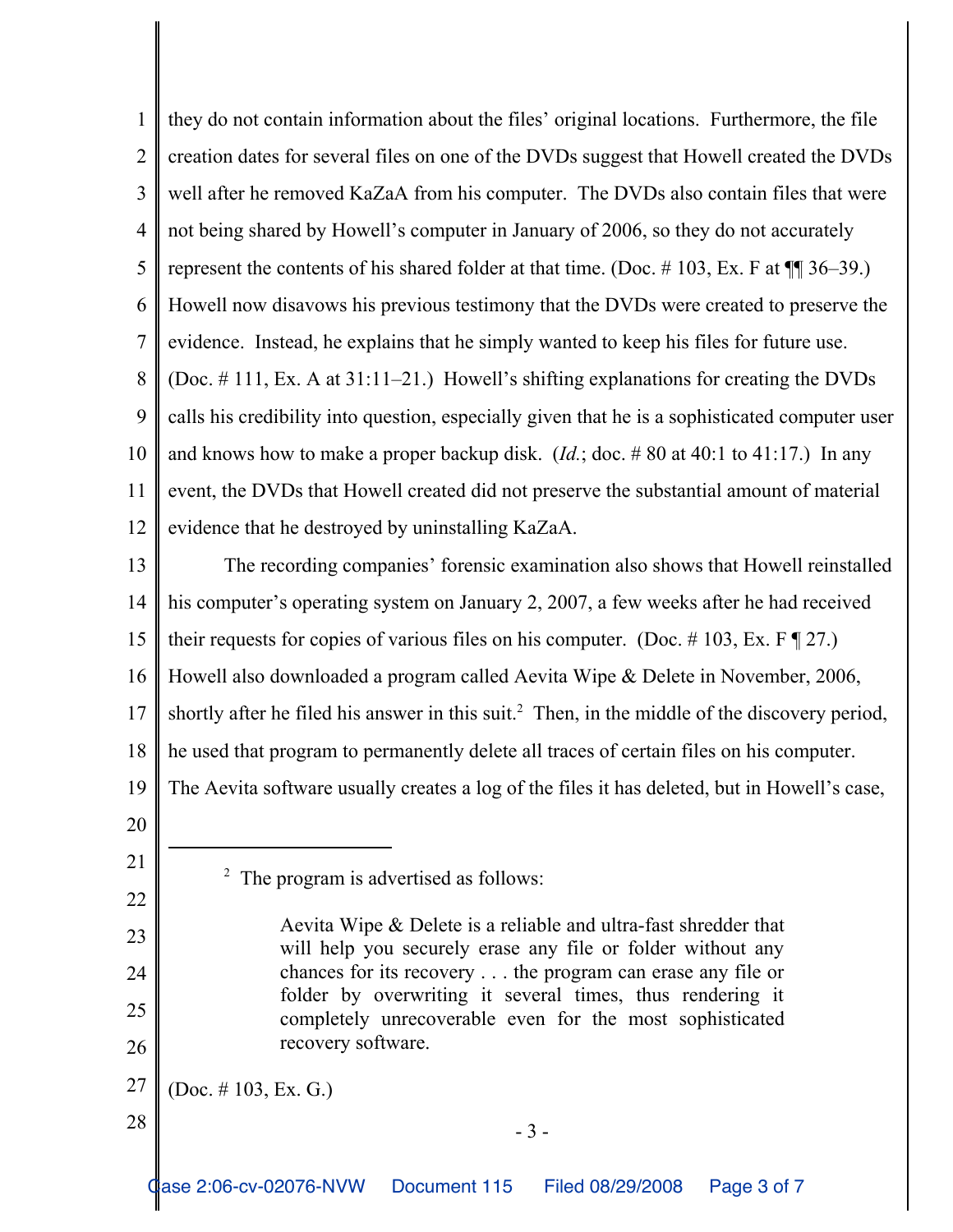1 2 3 4 5 that log is missing. (*Id.* ¶ 29.) After taking these steps, Howell testified to facts that could not be disproved because he had destroyed the pertinent evidence. He swore that none of the music on his computer was downloaded through KaZaA, that none of it was in his shared folder, and that the program was allowing access to other locations on his hard drive.

6 7 8 9 10 11 12 13 14 15 16 17 18 19 Howell admitted in his deposition and at the August 25, 2008 hearing that he acted with full knowledge of his duty to preserve all of the evidence relevant to the recording companies' claims. (Doc. # 106, Ex. 1 at 105:19–25.) He explains, however, that he removed KaZaA, reinstalled his operating system, and ran the Aevita software to ensure that KaZaA would no longer function on his computer. But Howell had the means to prevent KaZaA from continuing to function and also preserve the evidence. Given the serious claims he was confronting, he would have done so if that evidence was as powerfully exonerating as he describes. It is implausible that Howell would destroy the only evidence that could exonerate him simply to remove KaZaA from his computer. It is entirely incredible that his systematic and pervasive destruction of every last bit of evidence pertaining to the claims against him was simply an effort to tidy up his computer. The timing and character of Howell's actions show that they were deliberately calculated to conceal the truth and that he willfully destroyed evidence to deceive the court.

20 21 22 23 24 25 26 27 Howell's brazen destruction of evidence has wholly undermined the integrity of these judicial proceedings. The evidence that Howell destroyed could have been used to determine the origin of the music files, their locations on the hard drive, the settings and integrity of the KaZaA software, and many other relevant facts. Without these facts, the recording companies and the court are unable to examine the factual accuracy of Howell's defenses. The expert was only able to recover a handful of file references to the shared folder from the unallocated space on Howell's hard drive. That small fragment of data does not prove or disprove Howell's contention that the sound recordings were not in

 $28$   $-4$  -

Case 2:06-cv-02076-NVW Document 115 Filed 08/29/2008 Page 4 of 7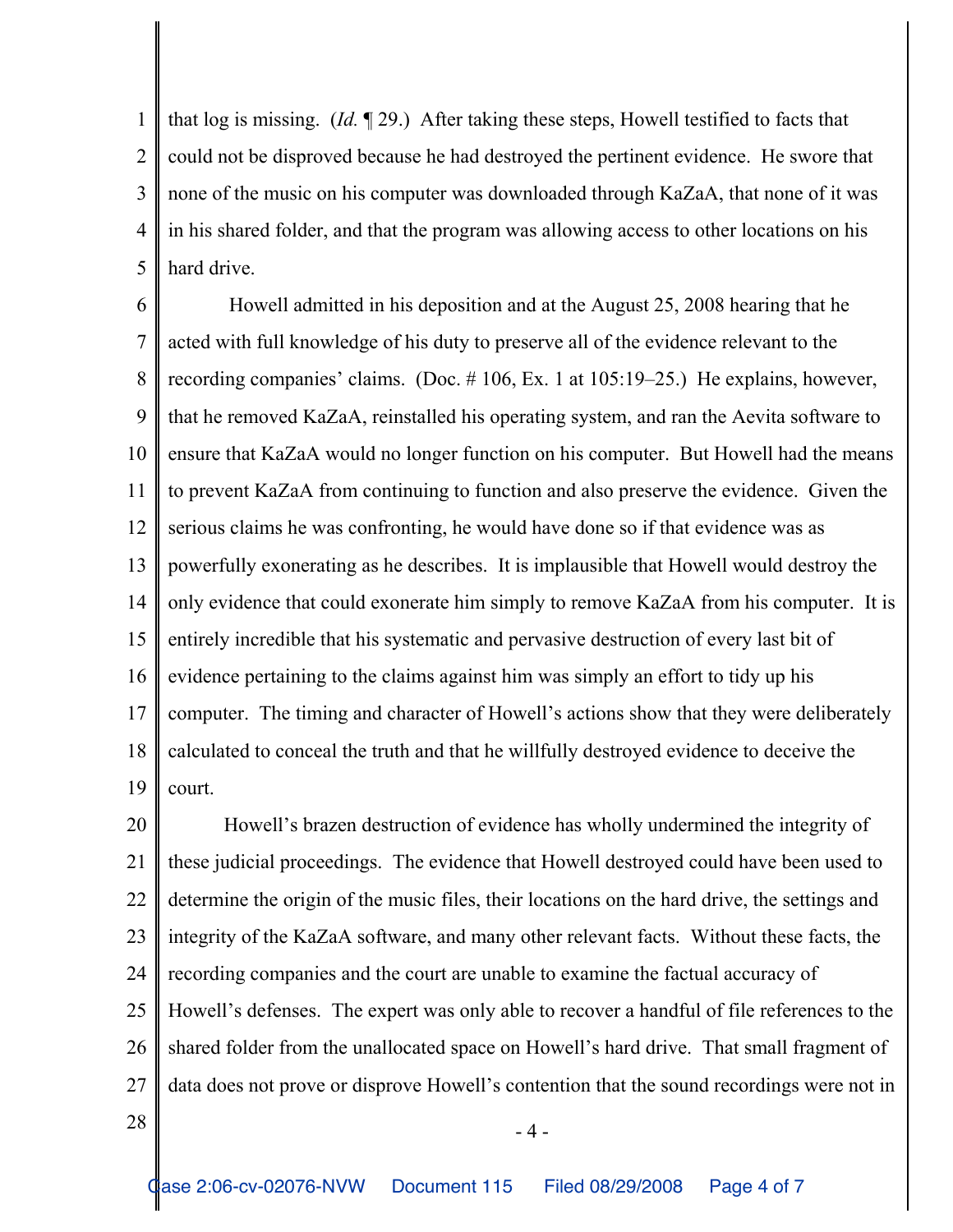1 2 3 4 his shared folder. The recording companies' remaining evidence regarding the origin and locations of the sound files is tenuous and circumstantial. Howell's actions have made it impossible to decide this case on the merits. The prejudice to the court and to the recording companies is irretrievable.

5 6 7 8 9 10 11 12 13 14 15 16 17 18 19 20 21 Such circumstances demand the imposition of a default judgment against Howell. Imposition of default judgment is an extreme sanction to be used as a last resort, but no lesser sanction will adequately deter the repetition of this kind of easily accomplished and highly prejudicial destruction of evidence. "One who anticipates that compliance with discovery rules, and the resulting production of damning evidence, will produce an adverse judgment, will not likely be deterred from destroying that decisive evidence by any sanction less than the adverse judgment he (or she) is tempted to thus evade." *Computer Assoc. Int'l, Inc. v. Am. Fundware, Inc.*, 133 F.R.D. 166, 170 (D. Colo. 1990). *See also Arista Records, L.L.C. v. Tschirhart*, 241 F.R.D. 462, 465 (W.D. Tex. 2006); *Cabnetware, Inc. v. Sullivan, 1991 U.S. Dist. LEXIS 20329* at \*11–12 (E.D. Cal. July 15, 1991); *Wm. T. Thompson Co. v. General Nutrition Corp.*, 593 F. Supp. 1443, 1456 (C.D. Cal. 1984). It will not suffice to impose a presumption that the evidence lost was damaging to Howell. The evidence destroyed here was so central to the allegations in this case that imposing such a presumption would effectively establish his liability. Imposition of a default judgment is therefore the only appropriate sanction, both for its deterrent effect and to remedy the prejudice inflicted on the recording companies and on the court.

- 22 **IV. Relief Will Be Granted**
- 23

## **A. Statutory Damages**

24 25 26 27 The recording companies have elected to seek minimum statutory damages under 17 U.S.C. § 504(c)(1) instead of proving actual injury. The statute "provides that the author's entitlement, per infringed work, is 'a sum of not less than \$750 or more than \$30,000 as the court considers just.'" *BMG Music v. Gonzalez*, 430 F.3d 888, 891 (7th

 $28 \parallel -5$  -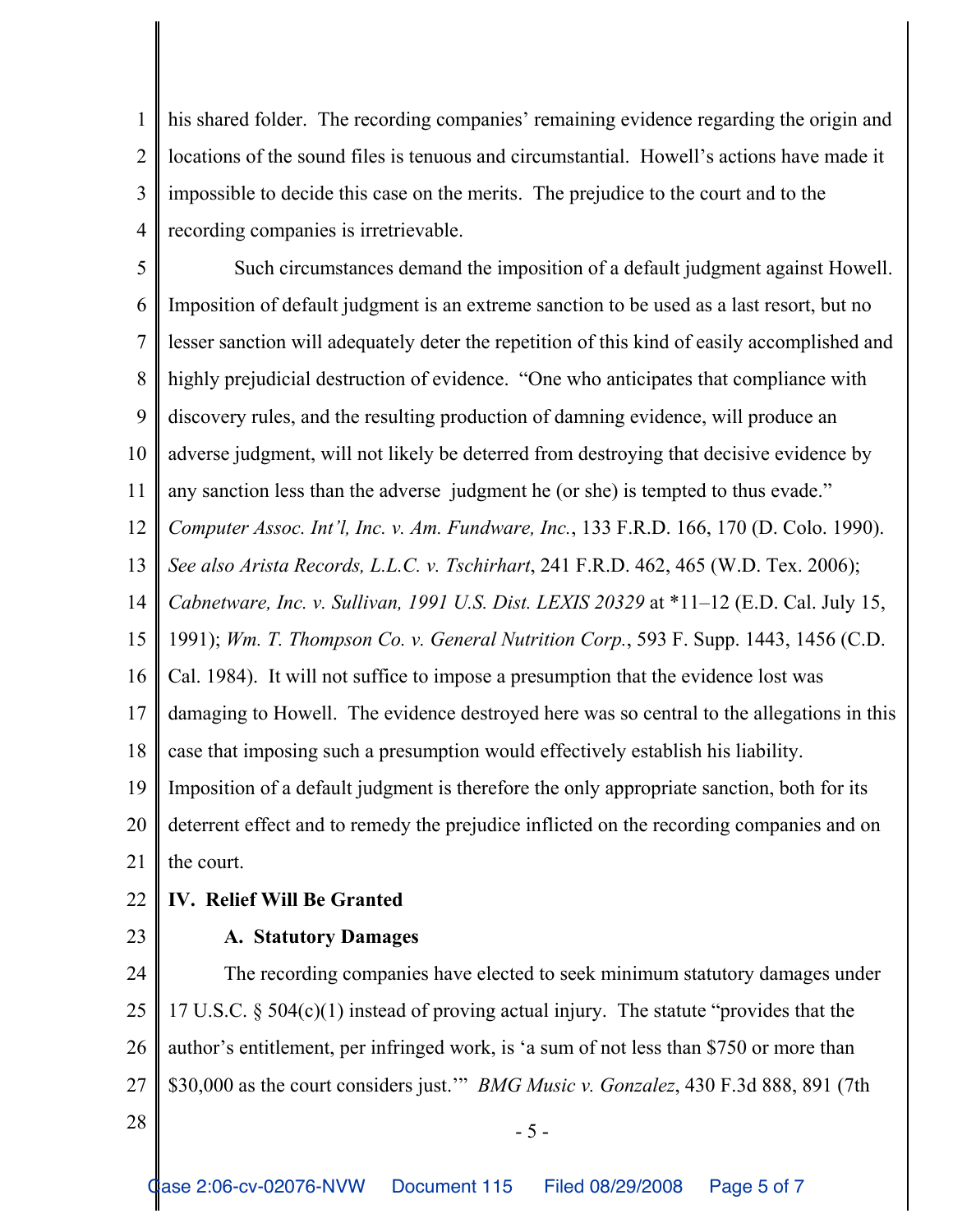1 2 3 4 5 Cir. 2005) (quoting 17 U.S.C.  $\S$  504(c)(1)). No evidentiary hearing on damages is necessary because the recording companies seek only minimum statutory damages, and those damages are easily ascertainable from the complaint. *Ortiz-Gonzalez v. Fonovisa*, 277 F.3d 59, 63–64 (1st Cir. 2002). The requested statutory damages of \$750 per sound recording, a total of \$40,500, will therefore be awarded.

6

## **B. Injunction**

7 8 9 10 11 12 13 14 15 16 17 18 The recording companies also request an injunction pursuant to 17 U.S.C. § 502(a) prohibiting Howell from further copyright infringement and requiring the destruction of any unauthorized copies of the sound recordings that Howell may hold in any medium. (Doc. # 1 ¶ 20.) Title 17, section 502(a), United States Code, provides that "[a]ny court having jurisdiction of a civil action arising under this title may . . . grant temporary and final injunctions on such terms as it may deem reasonable to prevent or restrain infringement of a copyright." An injunction against a Kazaa user found to have infringed copyrights may be "appropriate to ensure that the misconduct does not recur as soon as the case ends." *BMG Music*, 430 F.3d at 893 (affirming a district court order enjoining a defendant from downloading copyrighted sound recordings). An injunction will therefore be entered prohibiting Howell from further downloading or distributing the recording companies' copyrighted sound recordings without authorization.

19

## **C. Costs**

20 21 22 23 24 25 26 27 The recording companies also seek, pursuant to 17 U.S.C. § 505, the cost of their \$350 filing fee. That section of the Copyright Act provides, in part, that "the court in its discretion may allow the recovery of full costs by or against any party other than the United States or an officer thereof." 17 U.S.C. § 505. Costs have been awarded in infringement cases to: "(1) deter future copyright infringement, (2) ensure that all holders of copyrights which have been infringed will have equal access to the court to protect their works, and (3) penalize the losing party and compensate the prevailing party." *A &*

 $28 \text{ }$  - 6 -